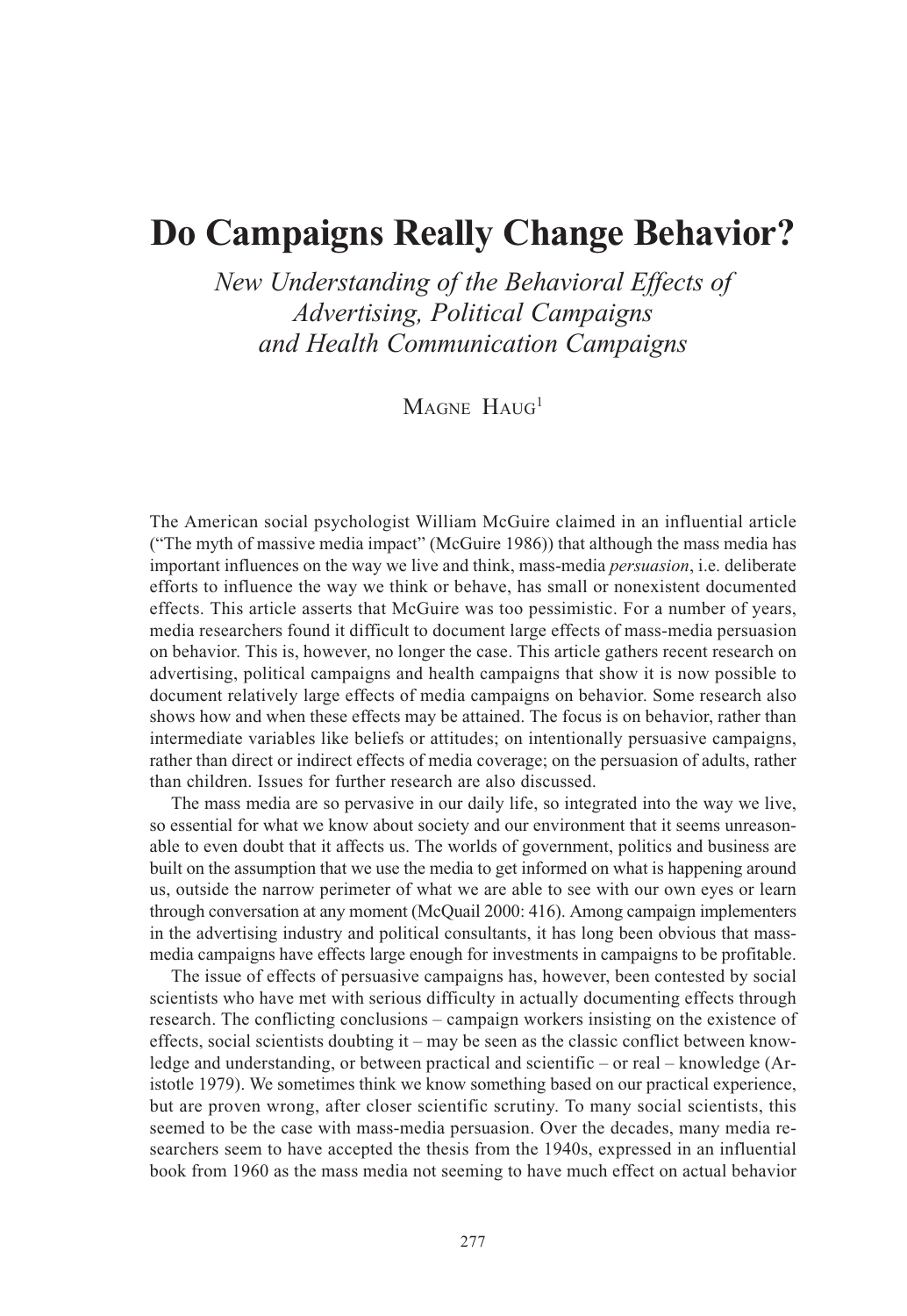(Klapper 1960). In the 1970s and 1980s this conclusion was modified through research on agenda setting, uses and gratification, cultivation effects, knowledge gap effects and media priming. According to this research, media use has a set of important and influential effects on audiences. But may these effects be deliberately summoned at the will of a mass-media campaign manager? William McGuire, one of the world's leading social psychologists, concluded as late as 1986 that there is little evidence of mass-media persuasion having any effect on receiver attitudes, beliefs or actions (McGuire 1986; Shrum 2002). The crucial point made by McGuire was that the media may influence the way society works, how we interact and where we get our information to perform our daily duties, but there is little evidence that mass-media messages can persuade people to hold a specific belief or attitude, or perform a concrete behavior in a specified setting over an ascertained period of time.

This was seen to be the case for political election campaigns as well as health campaigns and commercial advertising. Political scientists had difficulty certifying that the mass-media campaign actually changed voter behaviors. For a number of years it was found that for elections in the United States you could predict election outcomes by voter attitudes six months before elections, well before the campaigns got off the ground (Holbrook 1996). Studies on advertising held that its proven influence on consumers was minimal, a conclusion that even caused buyers of advertising to switch from advertising to promotional activities in the late 1980s (Turk and Katz 1992; Vakratsas and Ambler 1999; Jones 2002).

The problem may be methodological. Media consumption is so pervasive in our daily life that it is difficult to study its effects. It is difficult to find segments in which the media does not play an important role. It is difficult to separate the media's effects on our behavior from all other effects from our integration in society. Consequently, the lack of evidence of such effects does not necessarily imply that they do not exist, but may instead be a consequence of how we measure effects. As Rogers has pointed out, when you study limited interventions of a clearly defined period of time, you often find strong effects of the mass media on behavior (Rogers 2002). There are, thus, good reasons to review the campaign research literature to see whether the pessimistic attitude regarding campaign effects reported by McGuire in 1986 and confirmed by Shrum in 2002 hold up in the light of recent campaign research.

## **Method**

In studying campaign effects, I will review the campaign effects literature beginning in the early 1980s. This is a surprisingly easy task, as such literature is limited. I will review literature in the three main fields of study in which campaigns are designed to influence behavior:

1. Political campaigns that influence two sorts of voting behavior – whether people vote and whom they vote for.

- 2. Advertising or commercial campaigns that influence consumer behavior.
- 3. Health campaigns that influence health behavior.

Within these three fields, I have conducted an extensive literature search of the communication, advertising and political science research literature to find books and articles in scientific journals that study behavioral effects of campaigns. I have also included literature reviews and meta-analyses found in the health communication literature.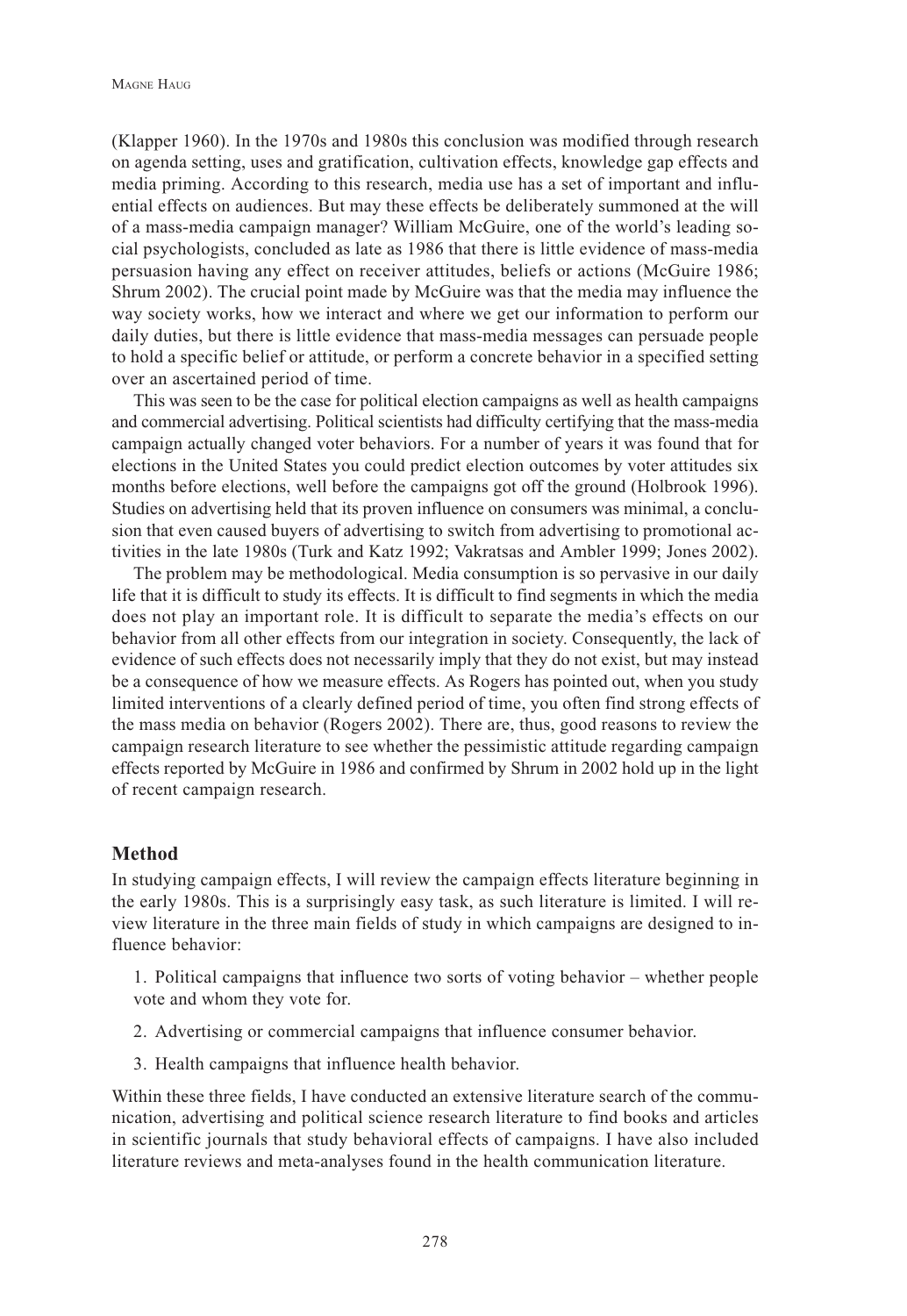This article looks at behavior, not at intermediate variables like beliefs or attitudes. Most media persuasion studies, on the other hand, have been interested in intermediate variables as it is easier to measure the influence of a message on beliefs and attitudes than on behavior. Behavior is sometimes not even considered a relevant dependent advertising variable (Thorson 1989). The focus in this article is also on intentionally persuasive campaigns, rather than on direct or indirect effects of media coverage<sup>2</sup>.

The behaviors relevant to the three fields of study – political, commercial and health – are very different in nature, thus I will discuss them separately.

- Political campaigns try to influence a one-time behavior voting on polling day. For the voter this behavior has no short-term benefit, and may or may not have a long-term benefit which always is difficult for the voter to know, – when s/he votes or later. In studies on political voting the focus is often on two different aspects of the same act: 1. Whether the votes actually votes, and 2. who s7he votes for. Although most persuasion is done regarding parties or candidates, voting research has often been focused on whether or not people.
- Commercial advertising tries to influence one-time behaviors in a perspective of repetition. Ads are more successful the more they can make customers repeat the desired behavior. Commercial advertising is usually, though not exclusively, concerned with convincing the customer that particular product or service will serve his/her needs.
- Health campaigns are very different from commercial campaigns as they often attempt to make people abstain from things they like to do, such as smoking or driving when drunk (Slater and Flora 1994). It does not make it easier that these behaviors may be habits that are reinforced through interaction with friends or family (Slater and Flora 1994). Health campaigns sometimes also attemtps to make people do something they do not want to do, like using a condom while having sex. People's experience is that the greater short-term benefit is derived from *not* doing it, while the campaign tries to convince them of the long-term benefit of doing it. Similar to ad campaigns, but different from political campaigns, health campaigns usually focus on repeated behavior as much as on one-time behavior.

The mass media is only one of several channels of communication. It is integrated into a network of social relationships, personal relations, and job relations, all of which can be used to reach us with persuasive intent. When the mass media stimulate interpersonal communication about a given topic the effects of direct exposure to media messages are often magnified (Rogers 2002). Mass media interacting with interpersonal communication give the best effect on behavior in campaigns (Atkin 2001). In this article I will look at just what the mass-media component of this interaction seems to contribute.

# **Results**

Findings from the three areas of study are presented separately and then discussed together at the end of the article.

# *1. Behavioral Effects of Political Campaigns*

Political advertising is increasingly the main element in political campaigns, rendering party machines and grass-root organizations less important than they were in the past (Iyengar and Simon 2000). In the US, political advertising has traditionally been re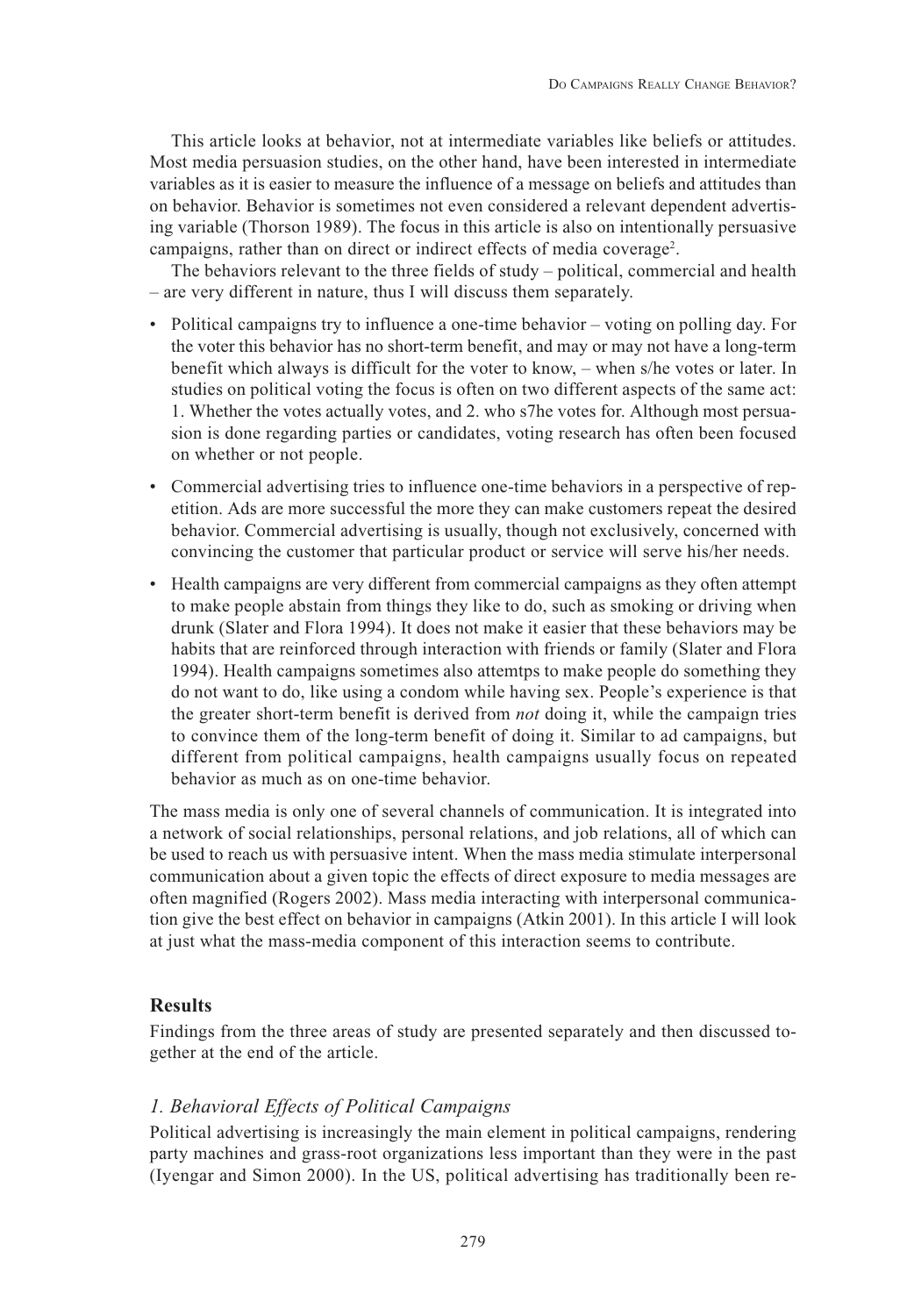searched in terms of its influence on four classes of dependent variables: attention, knowledge, attitudes toward ad sponsors or their opponents, and likelihood of voting (Leshner, Holbert et al. 2002). Actual voting behavior has not been used to a large extent as a measure of political campaign effects or effectiveness.

Until the late 1990s, it was commonly accepted among political campaign researchers that McGuire was right in claiming that political media campaigns seemed to have little effect. Campaigns seemed mostly to confirm already existing attitude and voting intentions. This conclusion is the more surprising when one considers that in 2000, political candidates in the US spent a total of more than a billion dollars on the election. This amount has steadily increased. This conclusion also contradicts the weekly swings in party or candidate support, observable to everyone. These are real swings, even considering the uncertainties in published numbers. The swings seem to be connected to political initiatives by the candidates, for instance when German Chancellor Gerhard Schroeder in the fall 2002 German national elections turned a seemingly losing situation into a narrow win after playing the "anti-war-in-Iraq" card in the election campaign's final weeks. Political campaign consultants build their profession on a belief that political coverage and political advertising are measures that exerts strong effects on voters. Political consultants use opinion polling to select messages to influence voters. Opinion polling is used not only to select the issues to focus on in political advertising, but also in political initiatives and speeches (for an example, see Morris 1999). This procedure is much criticized by political scientists and political commentators, but is defended by consultants who claim the polling is not used to decide which opinion the politician should have, but instead only to select which of the candidate's opinions are to be focused on in his/her public performances and in his/her political advertising (Newman 1999: 16). Do politicians and their support teams not know what they are doing, or have social scientists made serious mistakes in not seeing what those involved in campaigns saw?

In recent years there has been a new understanding of the importance of campaign communication for elections. In a study of the 1984, 1988 and 1992 US presidential elections, Holbrook argues that campaigns did have an influence. He concluded that "variations in candidate support during the campaign season are largely attributable to the occurrence of campaign events". (Holbrook 1996: 154) National conditions, usually ascribed the main influence on election outcomes, varied little under the campaign and consequently had little influence on variations in public opinions during the campaign. He did find, though, that in spite of the large variations in public opinion during the campaign, on Election Day voters did tend to bring about the outcome initially predicted based on national conditions (Holbrook 1996).

Zaller has developed a possible explanation for why the result may turn out as originally predicted, although the campaign still has an influence on what happens. He claims that "at least in the domain of political communication, the true magnitude of the persuasive effect of mass communication is closer to 'massive' than to 'small or negligible' and that the frequency of such effects is 'often'". (Zaller 1996: 19) Zaller sees the lack of effects as a methodological artifact. The impression of no effects is connected to (at least) two phenomena that are typical of election campaigns. First, that a continuous stream of coverage of political issues leads to "inadequate variation in the media inputs to mass opinions for ready detection of media effects, even if such effects are massively present" (Zaller 1996). To measure difference, there must be a difference. When everyone is strongly influenced by the media, there is no control group to measure the effect against, and the impression that there is no effect is misleading.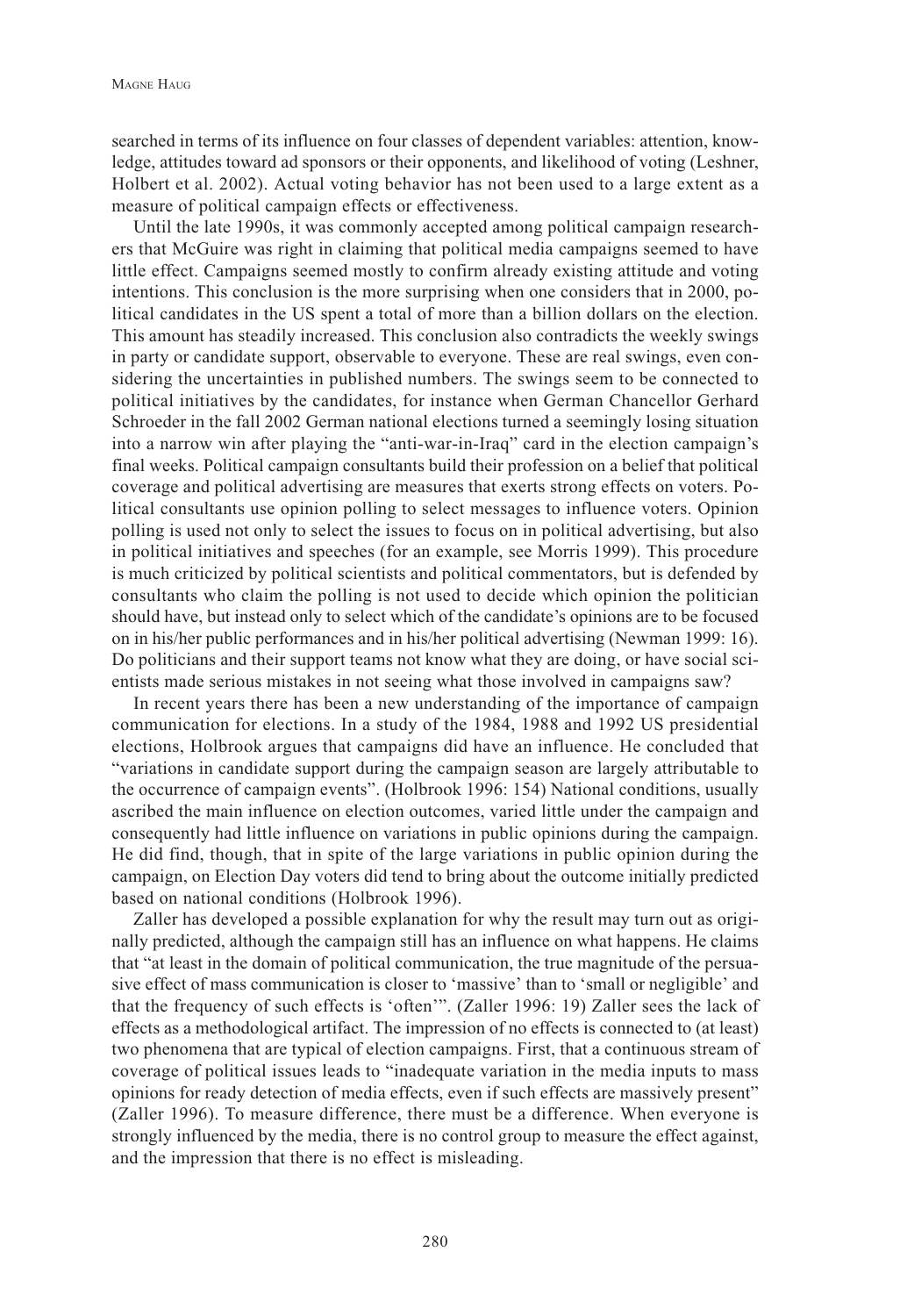A second cause of seemingly small effects of mass-media messages is that strong effects of messages from opposing candidates nullify each other so that a false impression of small or no total effect appears. When measuring effects as a linear connection between the number of messages sent and behavior change in the form of votes, or intention to vote, one loses sight of the effect of the competing candidate.

To test his hypothesis of massive media effects, Zaller tracked down datasets of elections in which message disseminations from opposing candidates were not overlapping, and found confirmation for a non-linear model that supposes large effects of messages from both candidates. Messages led to defections to the candidate not initially supported of between 0 and 70%. The effects were the largest among voters who did not habitually pay a great deal of attention to news. Anecdotal evidence supporting Zaller's conclusion is the swing in US voter support for a party's presidential candidate directly after he has received endorsement from the party convention. This shift is often in the 10% range.

There are some weaknesses in Zaller's study. First, he does not really differentiate between usual press coverage and political advertising. Actually one of the studies included in his paper builds its measurement of campaign coverage on positive or negative media coverage of the candidate. It excludes political advertising, which does play an important role in American political campaigns. Second, he assumes that people are influenced by mass-media messages in proportion to the amount of messages they receive (Zaller 2000: 33). This is contrary to evidence from research on advertising that indicates that only a limited amount of advertising actually makes consumers buy the product advertised (Tellis, Chandy et al. 2000; Jones 2002). Advertising research has found that the best way to use research is to determine at an early stage which ads work, and discard those that do not work.

A literature review of studies on political campaigns' behavioral effects on voting behavior yielded very few studies<sup>3</sup>. Traditionally, political advertising has not been researched in terms of actual voting behavior (Leshner, Holbert et al. 2002). In one of the few studies, Wanat found a correlation of 0.56 between a candidate's share of the total advertising expenditure in a district, and the share of the total vote for the winning candidate (Wanat 1974). Palda found that a dollar spent on political advertising resulted in 0.33 additional votes for the candidate. This study showed, however, that expenditures other than political advertising gave double this gain in votes (Palda 1973). A study of the connection between voter defection (to another candidate or party) and advertising expenditure showed that more expenditure meant more defection, but the connection was small, although statistically significant (Joslyn 1981). Although these smaller studies show an effect of political advertising on behavior, Zaller found that they do not document the massive effects of the media on behavior.

These studies have not, however, received much attention among political campaign researchers. That is now changing. There is an increasing understanding that "conceptual and methodological advances" have shown that the social science community has been mistaken, as "campaigns do matter and can be pivotal". (Iyengar and Simon 2000) One important understanding is that research tools used in the past were not good enough for observing what actually happened (a problem that has also influenced our understanding of commercial campaigns, which will be discussed in a later section).

An important new understanding is how campaigns not only influence whether voters vote or whom they vote for, but also the criteria voters use in making these decisions. When campaign consultants use marketing research to determine which messages to send to voters, they base their advice on a voter tendency to attend selectively to only a few issues in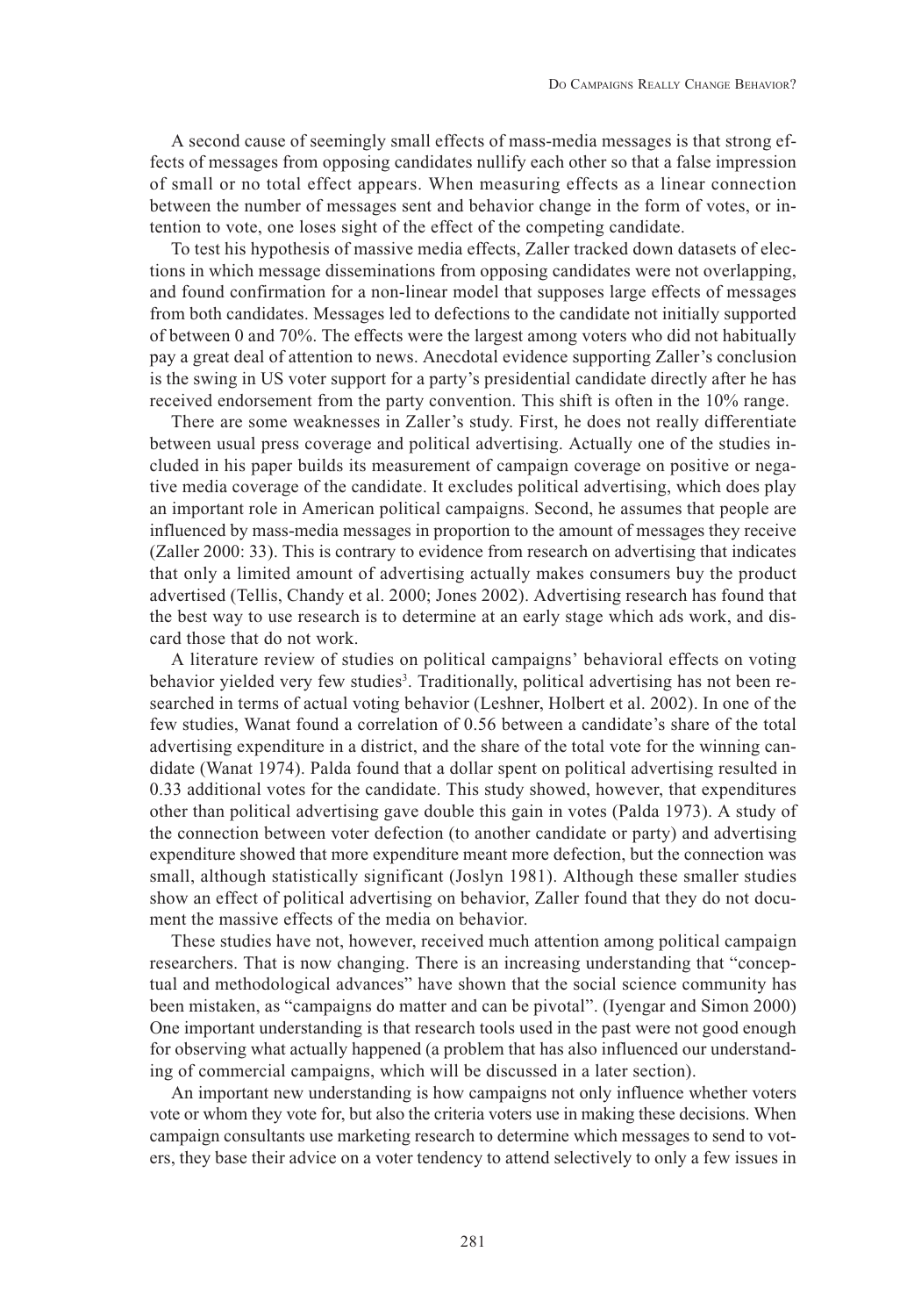a campaign. By setting the agenda for the campaign on issues in which the candidate has a comparative advantage with voters, thus priming the voter to think about the candidate's position when making the voting decision, the campaigner influences voter behavior (Iyengar and Simon 2000: 157). Whereas attempts by candidates to change voter's opinions are met with voter resistance – they would rather vote for a candidate who agrees with them than change their opinion under influence of arguments from candidates – it is far easier for candidates or political parties to change the agenda of the public debate. This change may have subtle persuasive effects on voter behavior that are equally powerful as if the votershad been persuaded to change their opinions, but the influence often goes unnoticed by the voter. In this 'resonance model' of campaigns, the effects are contingent on the degree of fit between campaign messages and prevailing (voter) attitudes (Iyengar and Simon 2000: 158). The influence of messages on voter perceptions and behavior is strongest among 'undecided' voters who have a weaker underlying identification with candidates or parties, but have nonetheless opinions on positions. These marginal voters do, when persuaded that the candidate or party agrees with their own priorities, change their voting and can decide elections (Ansolabehere and Iyengar 1994; Zaller 1996; Iyengar and Simon 2000: 159). According to these findings, the more effective strategy for winning elections is to determine what the voters want, and then design either the positions you take, or the positions you focus on in the campaign to be in harmony with those popular among voters. This is derogatorily called 'populism' by political commentators, but is the way elections have been won over the last decade by electoral stars like Tony Blair in the United Kingdom, Bill Clinton (Norris 2000) in the US, Gerhard Schroeder in Germany and Carl I. Hagen and Kristin Halvorsen in Norway. Not doing so is how French socialist presidential candidate Lionel Jospin lost the election and the other main candidate, Jacques Chirac, almost lost the election in 2002 as well as how the Norwegian Labor party lost almost onethird of its support between the 1997 and 2001 elections. The strategy may thus be called 'Let the voters decide'.

Political campaigns may also have indirect, unintended effects on voter behavior. Most attention has been given to negative campaign messages (derogatory messages about competitors in a campaign). The effects have been unclear, however. In some cases negative campaigns have been found to have negative effects on voter turnout, and at other times to stimulate voter turnout, notably when endorsements running counter to the view of the voter creates a third-person effect that increases his/her intention to vote (Leshner, Holbert et al. 2002).

## *2. Behavioral Effects of Advertising or Commercial Campaigns*

Does advertising have behavioral effects? The entire advertising industry is built on the belief of an experience of behavioral effects. Why do academics doubt such effects, or claim that they exist if it is difficult to substantiate the claim? McGuire's conclusion was that both micro- and macro-strategies for evaluating the efficacy of commercial advertising in promoting sales fail to show the expected strong effects (McGuire 1986: 182). Some more recent literature reviews have confirmed this (Tellis 1994), while others have strongly disputed it. The fact is that there are few detailed studies on the behavioral effects of advertising (Tellis 1994). A set of case studies has shown strong short-term effects of campaigns on sales (Jones 2002). In a recent study, the buying of a service (use of the weight room in a training facility) increased to almost five times the initial use after an outdoor advertising campaign (Bhargava and Donthu 1999). In another study, exposure to printed store sale flyers led to a doubling of the number of advertised products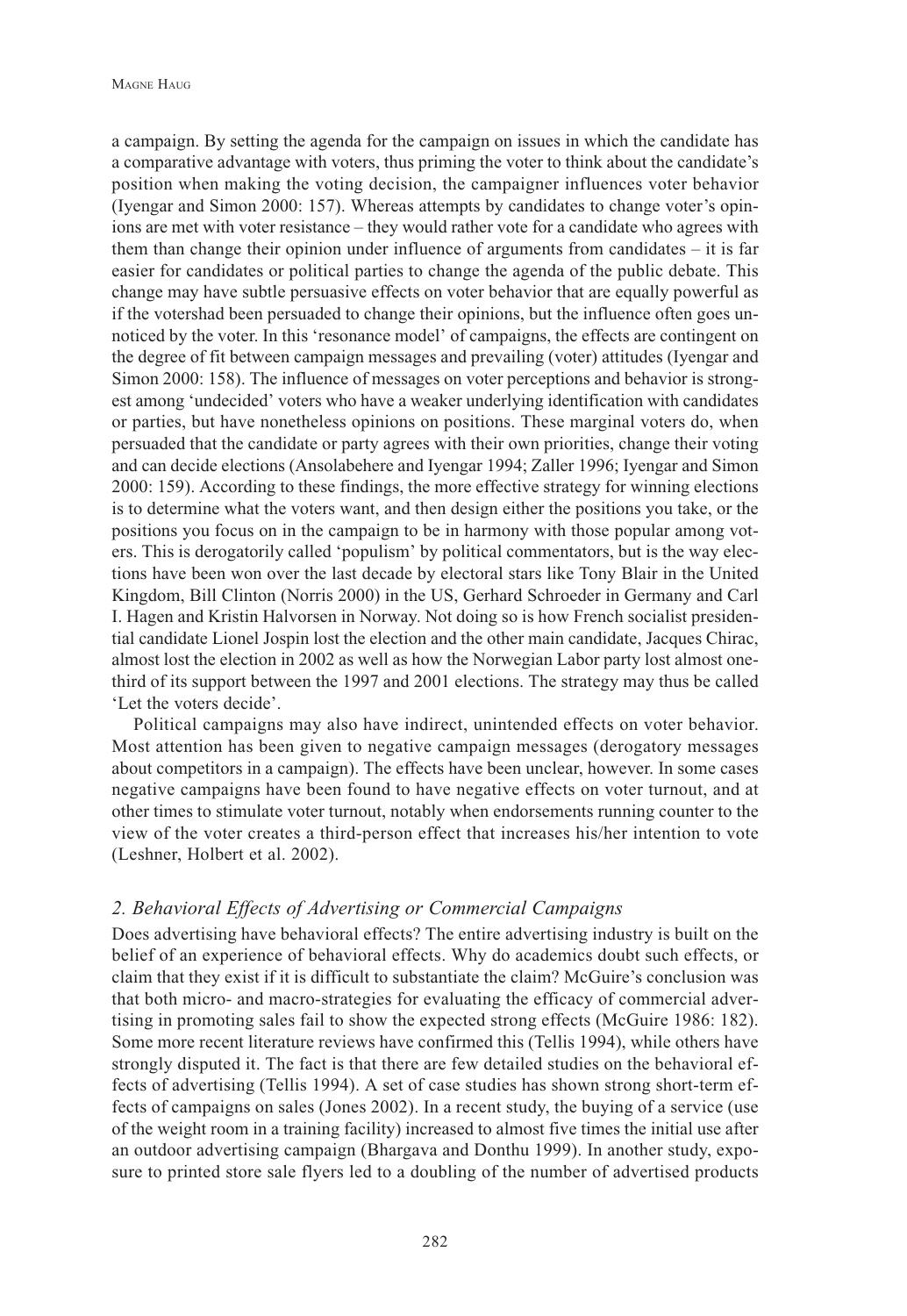bought, and more than a doubling of the amount spent on items in ads (Burton, Lichtenstein et al. 1999). Products with a larger share of sales used for advertising have been found to have a larger share of market and a higher return on investment (see also Kim 1992; Biel 1998). A literature review concludes that advertising elasticity range from 0 to 0.2, implying that a 1% increase in advertising spending leads to a 0-20% increase in sales (Vakratsas and Ambler 1999). Ninety percent of advertising effects dissipate after three to fifteen months. The first response is most important; the share returns for advertising diminish fast. After the third exposure advertisers should focus on reach rather than frequency, according to research findings from advertising effects research (Vakratsas and Ambler 1999). A study of the connection between the brand that new (teenage) smokers select, and the advertising for cigarette brands found a correlation of 0.93 between advertising amount and brand selection (Pierce, Gilpin et al. 1991; Pucci and Siegel 1999). Biel found that reducing advertising during a recession does not pay. On the contrary, increasing advertising during a recession pays off in the form of a larger market share which, in turn, will give a higher return on investment once the recession is over (Biel 1998).

While some claim that advertising seems not to be important for sales in the short term, although more important in the longer term (Tellis 1994; see also Tellis, Chandy et al. 2000), others disagree. Jones found that advertisements must work in the short term to be able to have any medium or long-range effect on sales (Jones 2002).

The influence of advertising has been estimated to be 9% of the variation in sales for consumer products. The effect of promotional activities – such as offers of reduced prices for shorter periods of time – was more than double that size (Jones 2002). In some studies price reductions have been found to be 20 times more effective for increasing sales than is advertising (Tellis 1994), a consequence being that since the late 1980s the industry has changed its emphasis from advertising to promotion (Turk and Katz 1992; Vakratsas and Ambler 1999; Jones 2002).4

The solution to the problem of small effects may be that most advertising research has not taken into consideration the fact that only a small amount of advertising seems to increase sales. Increased spending on advertising (increased number of exposures and increased gross rating points) has been found to induce larger sales when ads were persuasive, but not when they were not (Stewart, Paulos et al. 2002). This is in accordance with a famous finding from the 1970s by the Campbell Soup Company that the amount spent on advertising did not influence its effect on sales, but copy strategy, media selection, media mix, and targeting did (Jeffres 1997: 251). The advertising copy and novelty in ads seemed more important than the amount of advertising itself (Tellis 1994). The two most important qualities of ads that sell products are likeability of the ad (Biel 1998) and its ability to make people believe that a company has an excellent product (Joyce 1998: 20). A study has shown that advertising likeability predicted sales winners 87% of the time (Biel 1998). It is no news that copy research works (Caples 1997; for a review, see Jeffres 1997: 252-263), but new data-processing techniques have made it possible to apply this knowledge almost instantly to TV advertising as well (Woodside 1996). Channel selection may also be an important influence on sales (Tellis, Chandy et al. 2000). For some groups of products (lower-priced daily consumer goods) the first exposure to advertising may contain most of the ad's effect on behavior (Jones 1995; Jones 2002).

In a series of studies of the effect of advertising on brand sales, Jones and his team found large effects of advertising for only 30% of consumer brands in the research, small for 40%, and negative (decreased buying) for 30% (Jones 2002). This last finding was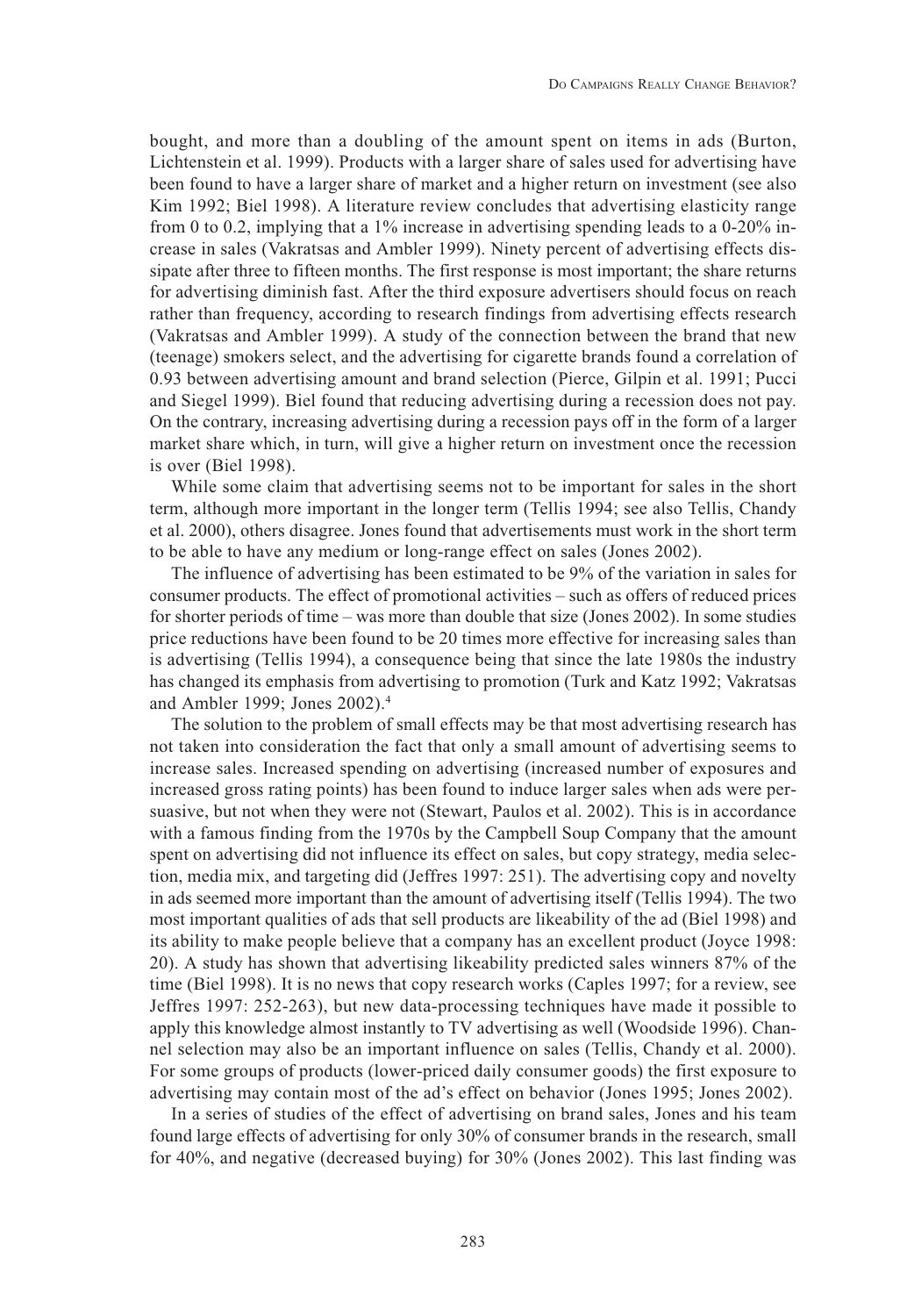not interpreted as advertising leading to a decline in buying per se, but rather a decline in buying of *this* advertised brand, preferring competing brands. They found an increase in buying of 20-140% over a period of seven days, with decreasing effects as time elapsed since the ad (Jones 1998: 87-8). These findings applied TV advertising; others have found a positive short-term effect of advertising on brand share only for newspaper ads, not for magazine or TV (Bogart 1998), while Jones found a medium-term effect of 60% from television advertising, 20% from print and 10% from radio (Jones 2002, computed from Table  $6.3$ , page  $99$ ).<sup>5</sup> One conclusion is that it important to use several different sources of advertising to receive the maximum marginal return on investment (Jones 2002: 112). 6

The interesting new findings concern short- or medium-term effects. The important question for the users of advertising concerns long-term effects. If advertising has a longterm effect, it is easier for advertisers to live with small effects in the short term. In the 1980s, research indicating that advertising has a much smaller short-term impact on sales than does promotion, led to a change in emphasis among marketers from advertising to promotion. What this change may have underestimated is the ability of advertising to increase its own effect with time. This is central to the concept of brand, indicating that a product is so well established in consumer consciousness that it may be preferred even with less advertising. Jones claims that the most important long-term effect of advertising that works is larger advertising elasticity. This means less advertising is needed to create the same sale (Jones 2002: 172f), which increases profitability of the brand. Less expense gives the same income. He has not documented this claim by research, however, and it has been contradicted in other research that found advertising elasticity to be dynamic and decrease during the product life cycle, which means elastcity is higher for new brands than for established brands (Vakratsas and Ambler 1999).

Jones discusses a pretesting procedure for television advertising with a correlation score of 0.70 between pretesting score for consumers intention to buy the product after seeing its advertising, and the actual sales of the product (Jones 2002: 48). This is an impressive connection, showing that once the message has been shown by pretesting to influence behavior, it actually does influence behavior on a large scale. This is interesting because advertising agencies, notably in Norway, have traditionally been skeptical of quantitative pretesting of advertising. They prefer qualitative pretesting that may provide something interesting and important information about consumer reactions to advertisements, but cannot provide reliable information about how advertisements will influence consumer behavior.

There is an interesting connection between low scores on the pretest and negative sales. If a brand is not advertised adequately, its sales will decline because consumers are exposed to competing advertising that will persuade them to buy other brands (Jones 2002: 47), a finding comparable to those of Zaller for election campaigns. But while Zaller supposed that all messages have effects, and changes in voting behavior are explained in one candidate sending more messages than the other, the advertising research underlines the importance of the persuasive quality of messages. When an unconvincing message competes with a convincing one for a different product, the product with the less convincing message loses. The same is likely to happen in election campaigns, and may explain why voters change their allegiance so often in modern, more intense media campaigns.

Competition between messages does not, however, explain all negative trends, notably in non-commercial advertising. Campaigns may have boomerang effects, which implies that they influence people to perform the opposite behavior of what they intended.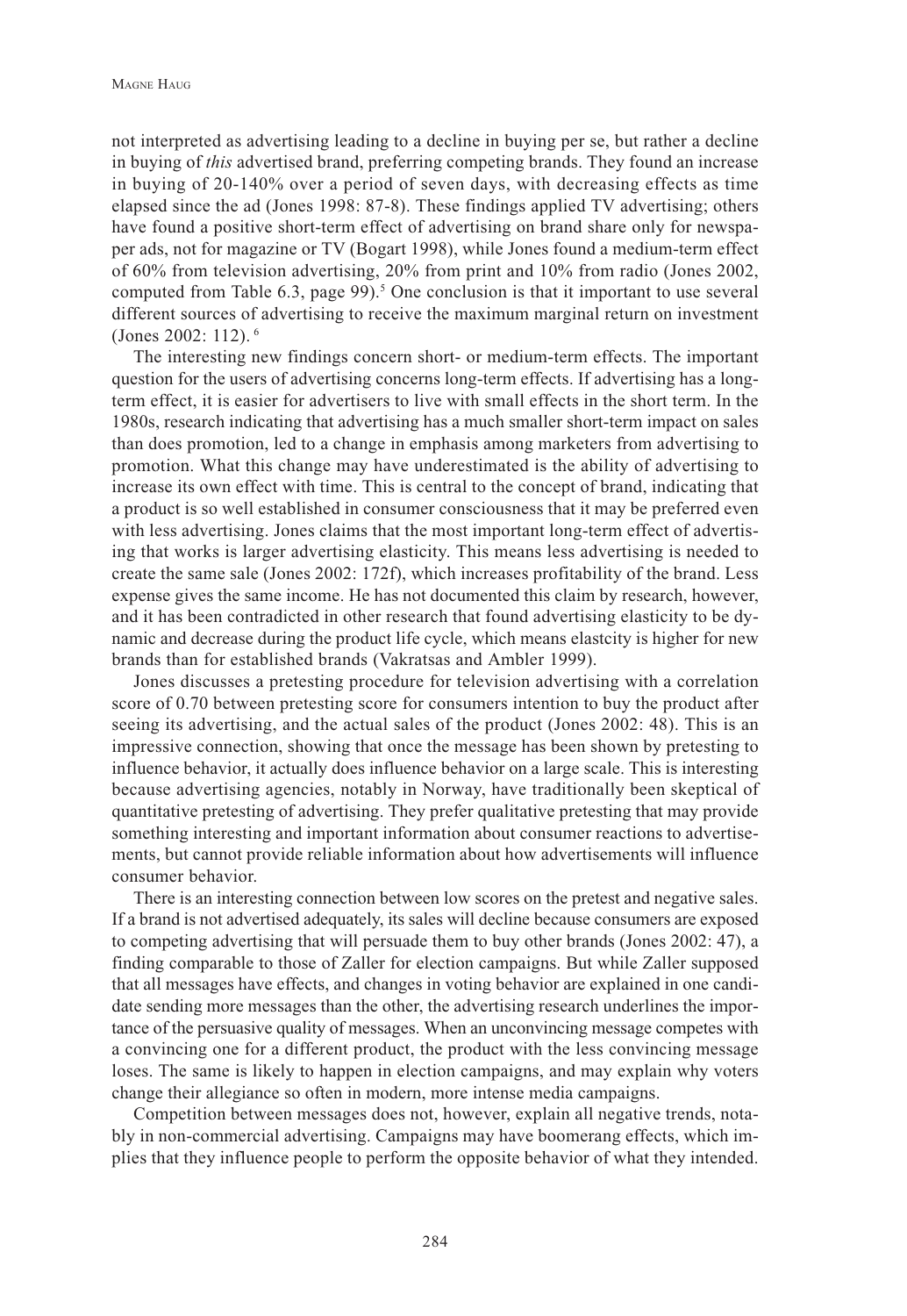In certain entertainment education campaigns, it was found that a subsection of the target group interpreted messages as confirmation of the attitudes and behaviors the campaign was designed to change (Rice and Atkin 1989; Singhal and Rogers 1989; see also Windahl, Signitzer et al. 1992; Singhal and Rogers 2001).

The variations in effects are connected to properties of the message, and to media planning schedules. It may take exposure for ads to "wear in", and to "wear out" (Stewart, Paulos et al. 2002). Hollis found both short-term and long-term effect of advertising on sales, and stronger effect of advertising on sales when the company had actual news about the product to present in its advertising (Hollis 1998). He claims that advertising influences sales through amplifying and reinforcing perceptions of already existing qualities in products.

But is advertising cost-effective? One of McGuire's main argument against advertising effectiveness was its lack of cost-effectiveness (McGuire 1986). Tellis found that even effective ads may not be profitable, and that profitable ads are rather few (Tellis, Chandy et al. 2000: 45), a finding confirmed by Jones, who claims that because of the lack of cost-effectiveness, advertising must be seen as an investment, such as production costs (Jones 2002). This is connected to how advertising interacts with price to influence buying behavior. The present conclusion of research seems to be that advertising makes buyers less price-sensitive, which means that as a consequence of advertising, producers may increase the price and consequently their profits, without a comparable reduction in sales. The exception to this rule is price advertising, which makes consumers more conscious about price and consequently seems to lead to a fall in price (for a discussion, see Vakratsas and Ambler 1999: 28-29).

## *3. Behavioral Effects of Health Campaigns*

A standard impression of health campaigns has been that they have yielded disappointing results. Negative findings may, however, have received too much attention. One reason is measurement problems. A number of health campaigns have shown rather large effects, but it has not been possible to evaluate them because they were national campaigns, making control groups impossible (Hornik 2002). Another reason is campaigns designed to neutralize the effects of health campaigns. The possibly largest anti-smoking effort ever, the California anti-smoking campaigns, spent more than 500 million dollars between 1989 and 1996. The campaigns had a considerable effect on smoking prevalence between 1990 and 1993 before the tobacco industry through counter advertising and an extensive lobbying strategy, succeeded to emasculate the campaign (Pierce, Emery et al. 2002). Research indicates that the effect of the mass-media campaign was a main reason why tobacco industry lobbying focused on destroying the campaign (Pierce, Emery et al. 2002: 112).

A recent meta-analysis of 48 studies of the behavioral effect of mass-media health campaigns found that 9% more people performed the healthy behavior after the campaign than before (95% confidence interval: 7%, 10%) (Snyder 2001; see also, Snyder and Hamilton 2002; Snyder, Hamilton et al. 2002). Campaigns with an enforcement component (like police ticketing seat-belt provision offenders) had an average change of behavior among 17% those exposed to the campaign, while for campaigns without enforcement, the effect was only 5% (Snyder 2001). In an analysis of published data on all US health campaigns between 1980 and 1994, Freimuth and Taylor found that of 29 campaigns, 20 were successful in changing behavior and 9 were not. Median behavior change among campaigns evaluated using a rigorous experimental design model was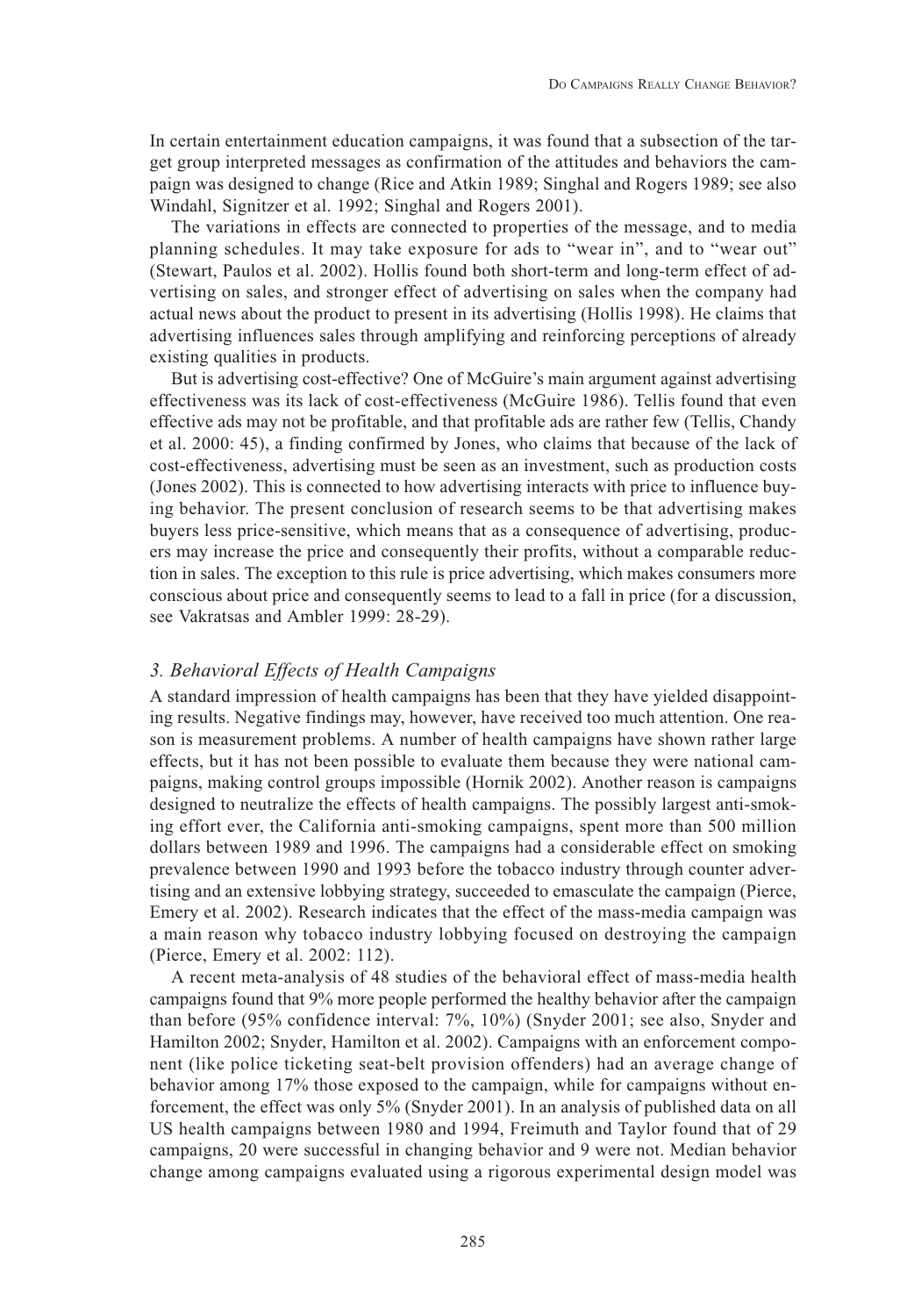29% (range: 4% to 74%) (Freimuth 1995). The size of influence on behavior found by Jones for brand advertising (9%), and by Snyder and Hamilton for public mass-mediated health campaigns (9%), is comparable to the effect size found in family planning programs around the world  $(8\%)$  (Bauman 1997), in school smoking interventions  $(5\%)$ (Rooney and Murray 1996) and in school anti-drug programs (6-8%) (Snyder and Hamilton 2002: 375).

There is a snag, however. Snyder and Hamilton discuss short-range changes, up to a year. One study found an increasing effect of an anti-smoking campaign over four years, with an accumulated effect of 12% (Flynn, Worden et al. 1994). But some school and community studies have found no long-range effects of some very large and famous public communication campaigns on smoking (Murray, Hannan et al. 1994; COMMIT Research Group 1995; Peterson, Kealey et al. 2000), health behavior (Baranowski, Davis et al. 2000) and cardiovascular disease (Fortmann and Varady 2000).

The overall impression from health campaigns is that we still see too many cases in which massive mass-media campaigns do not work properly, and that we do not have a deep enough understanding of why this is the case.

#### **Discussion**

I have presented research indicating that McGuire was mistaken when he claimed in 1986 that there is no massive impacts resulting from mass-mediated persuasive campaigns. Recent research, based on better methodological tools and better conceptualization of the effect problem, has made it possible for social scientists to also see what had seemed obvious to campaign implementers. In political campaigns it has been possible to track down changes in opinions during the campaigns as a result of competing campaigns, although these competing campaigns often neutralize each other to some extent creating the impression of campaigns having no effect. In advertising, point-of-sales technology has made it possible to closely track how advertising campaigns trigger sales, and to sort out the influence of advertising from other promotional activity. In health campaigns, recent development in the use of theory in campaigns seems to have created some that work, but this still seems to be the less effective campaign field.

There are two important lessons to be learned from the research reviewed. One is that serious methodological problems connected to measuring the effects of media persuasion may be closer to being solved. Through using more powerful data processing tools it has been possible to build more powerful models that can tell us when and why media persuasion works. This is in accordance with the broader development in media effect research. Since the 1960s, we have learned not to ask *whether* the media has effects on its public, but rather *how* the media influences its public.

The other lesson concerns the conditions under which mass-media persuasion may have effects. We have learned the importance of research – of message and channel testing – to detect when mediated messages have effects. We have learned the importance of good theoretical models detecting when and where media persuasion may work. If a message that does not work is used, no amount of money spent spreading it will make it work better. If campaign designers spend money wisely on research, as well as on developing messages according to their findings, mass-media persuasion may have powerful effects on target publics.

There are aspects of the issues I have not discussed. Campaigns benefit from the effects of both campaign messages and ordinary mass-media coverage of the same issues.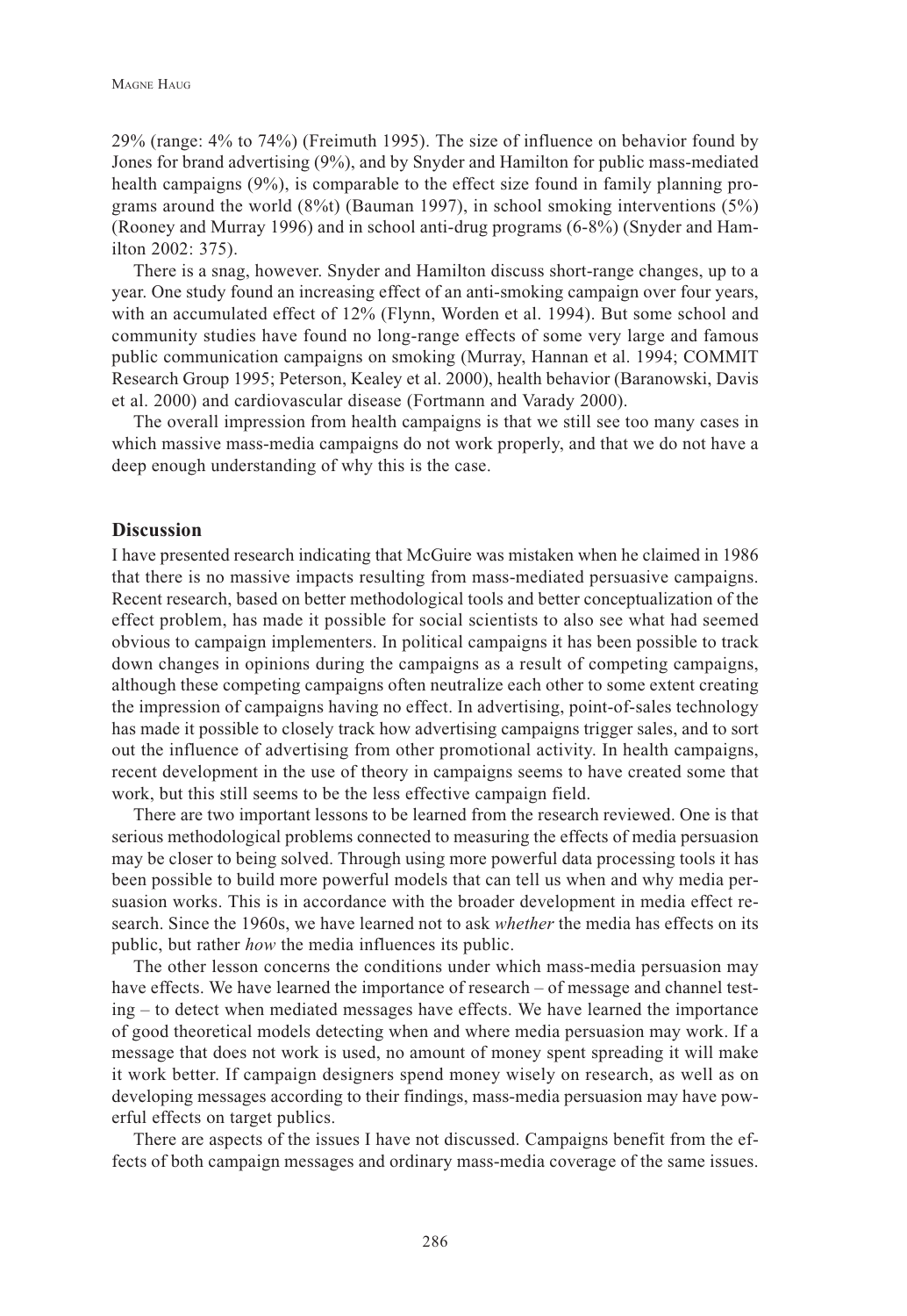It is not always possible to distinguish between the two, and this is more true as massmedia coverage generated through public relations about campaign issues is often an integrated part of the campaign. Campaign planners want "free" coverage of their issues. Some studies have found that 50-70% per cent of press coverage of political issues was instigated by sources that used the press to get their version to the public (Baerns 1985; Turk 1986; Baerns 1987). I have not taken up a discussion of the distinction, and it is not easy to do so. Further study is needed to be able to see these differences.

Implicit in my discussion was a one-way conception of the relationship between a medium and its audiences. The medium defines the situation through sending messages that the audiences receive. The important independent variables were seen as in the medium, not in the receiver. But are these conceptions correct, i.e. do they mirror the true relationship between medium and audience? In uses and gratification theory, the focus is on how audiences use the medium. This is also relevant for campaigns. To what extent, and how, does the individual receiver use the medium to gratify his/her own needs for knowledge, for ideas of what and where and when to buy, for entertainment? The extent and content of a receiver being influenced by a mass-media message, and notably a commercial message through advertising, is influenced by his/her own needs for information (Stewart, Paulos et al. 2002). These are issues complicating the study of persuasive effects of mass-media campaigns.

#### **Notes**

- 1. Magne Haug, Ph.D., is Associate Professor in the Department of Marketing, Norwegian School of Management BI, Oslo, Norway. Correspondence to: magne.haug@bi.no
- 2. I do not go into the nuances of when it is an effect of ordinary mass-media coverage or of deliberately designed messages, for instance advertising. It is not possible to make a total separation, as mass-media coverage is often an integrated part of campaigns. If campaign planners can get "free" coverage of their issues, and the coverage has an angle consistent with campaign objectives, campaign planners are happy. This can be achieved by deliberately leaking information to the press. Some studies have found that 50% or even 70% of press coverage of political issues was instigated by sources using the press to get their version through (Baerns, B. (1985). *Öffentlichkeitsarbeit oder journalismus? zum Einfluß im mediensystem.* Köln, Verlag Wissenschaft und Politik., Turk, J. v. S. (1986). "Information subsidies and media content: A study of public relations influence on the news." *Journalism Monographs* 100., Baerns, B. (1987). Journalism versus public relations: Determination of latent interaction through analysis of patterns of influence. *Political communication research*. D. L. Paletz. Norwood, Ablex: 88- 107.).
- 3. Thanks to Juyan Zhang, Monmouth University, for help in tracking down studies used in this section of the paper.
- 4. The problem with promotion is, however, that it may increase sales, but decrease average price and consequently profits. The effects of promotion also tend to disappear when the promotion stops, while advertising may have long-term effects, sometimes effects that do not seem to decrease over time.
- 5. Measured by return on investment, radio seems to be more effective than print, which in turn is more effective than TV, but this is an example of diminished returns on investment. Radio is effective because it is used infrequently. The more a medium is used, the smaller the marginal return on investment.
- 6. A general note on method regarding the Jones study: He gives almost all his numbers as absolute numbers, without computing the statistical uncertainty. This may at times cause him to draw conclusions about differences that may not be real, but may instead be caused by random errors in the data.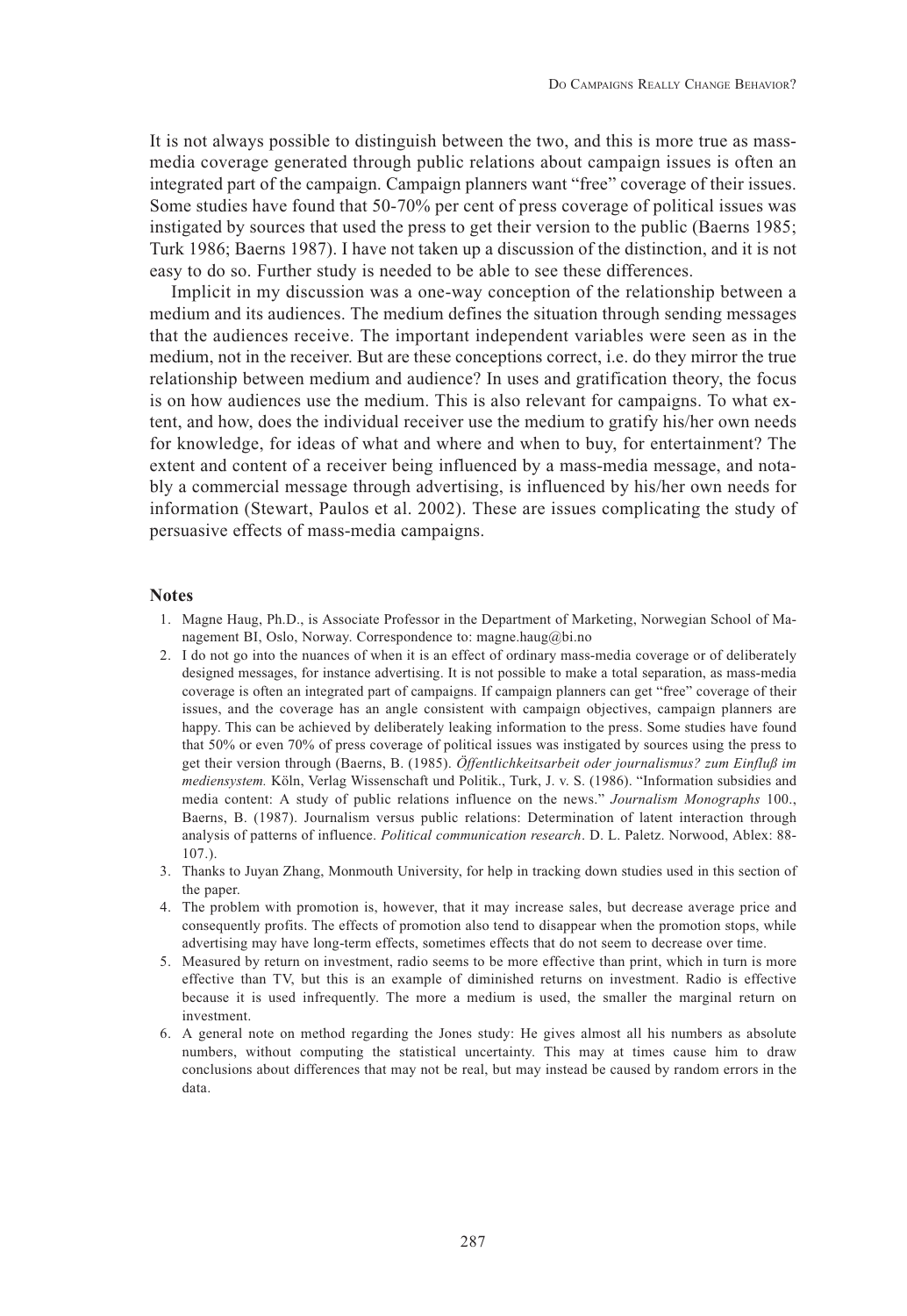#### **References**

- Ansolabehere, S. & Iyengar, S. (1994) "Riding the Wave and Claiming Ownership Over Issues. The Joint Effects of Advertising and News Coverage in Campaigns". *Public Opinion Quarterly* 58, pp. 335-357. Aristotle (1979) *Metaphysics*. Grinnell, Iowa: The Peripatetic Press.
- Atkin, C.K. (2001) Theory and Principles of Media Health Campaigns, in Rice, R.E. & Atkin, C.K.: *Public Communication Campaigns.* Third edition. Thousand Oaks: Sage, pp. 49-68.
- Baerns, B. (1985) *Öffentlichkeitsarbeit oder journalismus? zum Einfluß im mediensystem.* Köln: Verlag Wissenschaft und Politik.
- Baerns, B. (1987) Journalism Versus Public Relations: Determination of Latent Interaction through Analysis of Patterns of Influence, in Paletz, D.L.: *Political Communication Research*. Norwood, Ablex, pp. 88- 107.
- Baranowski, T., Davis, M. et al. (2000) "Gimme 5 fruit, Juice, and Vegetables for Fun and Health. Outcome evaluation". *Health Education & Behavior* 27(1), pp. 96-111.
- Bauman, K.E. (1997) "The Effectiveness of Family Planning Programs Evaluated with True Experimental Designs." *American Journal of Public Health* 87(4), pp. 666-669.
- Bhargava, M. & Donthu, N. (1999) "Sales Response to Outdoor Advertising". *Journal of Advertising Research* 39 (July/ August), pp. 7-18.
- Biel, A.L. (1998) Likeability. Why Advertising that is Well Liked Sells Well, in Jones, J.P.: *How Advertising Works: The Role of Research*. Thousand Oaks: Sage, pp. 111-120.
- Biel, A. L. (1998) Reduced Advertising and Its Impact on Profitability and Market Share in a Recession, in Jones, J.P.: *How Advertising Works: The Role of Research*. Thousand Oaks: Sage, pp. 297-307.
- Bogart, L. (1998) The Turbulent Depths of Marketing, in Jones, J.P.: *How Advertising Works: The Role of Research*. Thousand Oaks: Sage, pp. 26-48.
- Burton, S., Lichtenstein, D.R. et al. (1999) "Exposure to Sales Flyers and Increased Purchases in Retail Supermarkets". *Journal of Advertising Research* 39 (September/ October), pp. 7-14.
- Caples, J. (1997) *Tested Advertising Methods*. Paramus, NJ: Prentice Hall.
- COMMIT Research Group (1995) "Community Intervention Trial for Smoking Cessation: II. Changes in Adult Cigarette Smoking Prevalence". *American Journal of Public Health* 85(2), pp. 193-200.
- Flynn, B.S., Worden, J.K. et al. (1994) "Mass Media and School Interventions for Cigarette Smoking Prevention: Effects 2 Years after Completion". *American Journal of Public Health* 84(7, July), pp. 1148-1150.
- Fortmann, S.P. & Varady, A.N. (2000) "Effects of a Community-wide Health Education Program on Cardiovascular Disease Morbidity and Mortality. The Stanford Five-city Project". *American Journal of Epidemiology* 152(4), pp. 316-323.
- Freimuth, V. (1995) Are Mass Mediated Health Campaigns Effective? A Review of the Empirical Evidence.
- Holbrook, T.M. (1996) *Do Campaigns Matter?* Thousand Oaks: Sage.
- Hollis, N.S. (1998) Television Advertising: Measuring Short- and Long-term Effects, in Jones, J.P. *How Advertising Works: The Role of Research*. Thousand Oaks: Sage, pp. 244-265.
- Hornik, R.C. (2002) Public Health Communication: Making Sense of Contradictory Evidence, in Hornik, R.C.: *Public Health Communication. Evidence for Behavior Change*. Mahwah, New Jersey: Lawrence Erlbaum Associates, pp. 1-22.
- Iyengar, S. & Simon, A.F. (2000) "New Perspectives and Evidence on Political Communication and Campaign Effects." *Annual Review of Psychology* (51), pp. 149-169.
- Jeffres, L.W. (1997) *Mass Media Effects.* Second Edition. Prospect Heights, Illinois: Waveland Press.
- Jones, J.P. (1995) "Single-source Research Begins to Fulfill its promise." *Journal of Advertising Research* 35(May/June), pp. 9-16.
- Jones, J.P. (1998) Is Advertising Still Salesmanship? in Jones, J.P.: *How Advertising Works: The Role of Research*. Thousand Oaks: Sage, pp. 82-94.
- Jones, J.P. (2002) *The Ultimate Secrets of Advertising*. Thousand Oaks: Sage.
- Joslyn, R.A. (1981) "The Impact of Campaign Spot Advertising on Voting Defection." *Human Communication Research* 7(4), pp. 347-360.
- Joyce, T. (1998) The Advertising Process, in Jones, J.P.: *How Advertising Works: The Role of Research*. Thousand Oaks: Sage, pp. 11-25.
- Kim, P. (1992) "Does Advertising Work: A Review of Evidence." *Journal of Consumer Marketing* 9(4), pp. 5-21.
- Klapper, J.T. (1960) *The Effects of Mass Communication*. Glencoe, Illinois: The Free Press.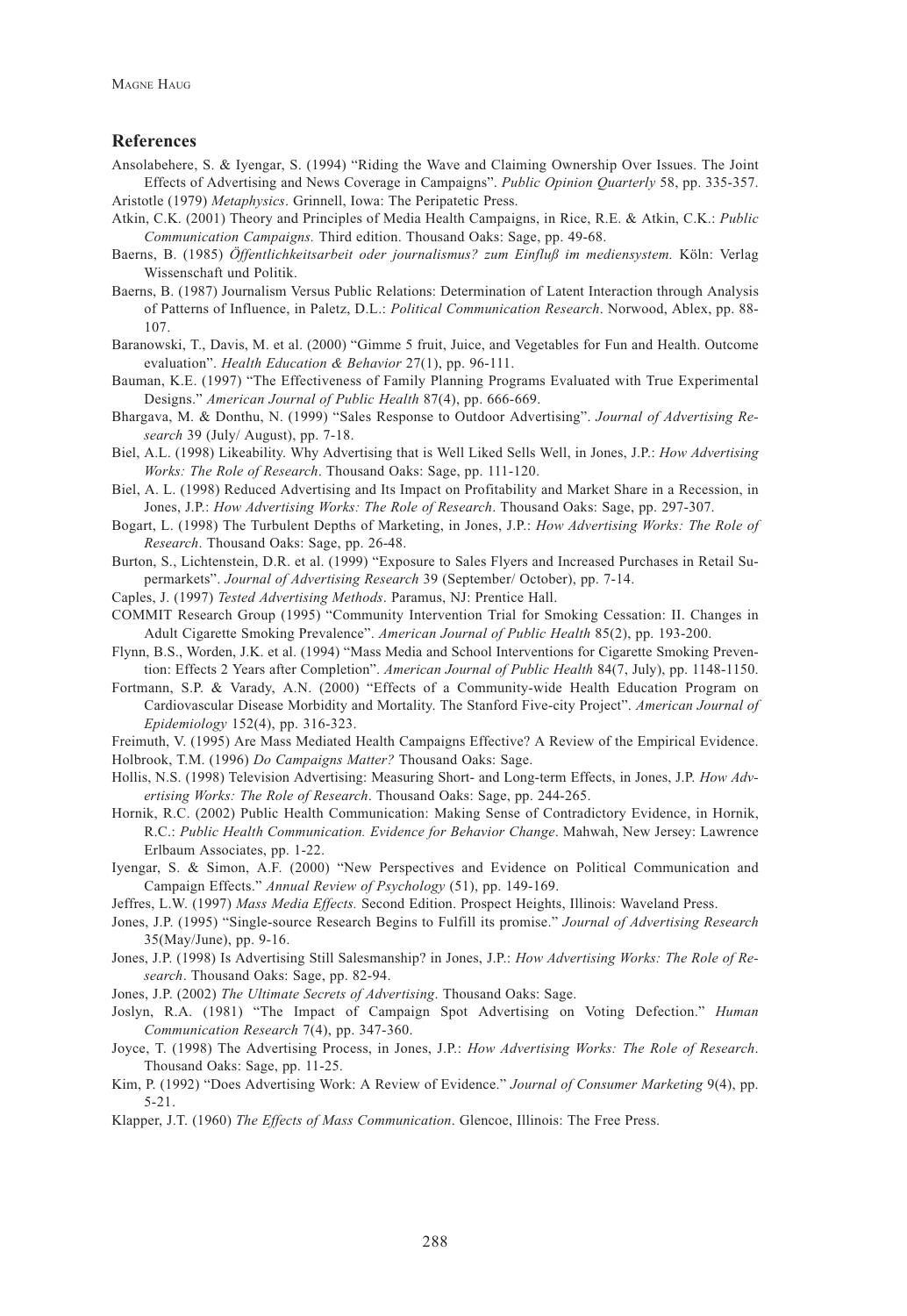- Leshner, G., Holbert, R.L. et al. (2002) *Motivating Turnout: Counter-endorsement Third-person Effects, Campaign Negativity, and Voting*. Paper presented to the Mass Communication & Society Division of AEJMC, annual conference, Miami, FL, August 2002.
- McGuire, W.J. (1986) "The Myth of Massive Media Impact: Savagings and Salvagings." *Public Communication and Behavior* 1, pp. 173-257.
- McQuail, D. (2000) *McQuail's Mass Communication Theory.* Fourth edition. London: Sage.
- Morris, D. (1999) *Behind the Oval Office*. Los Angeles, Renaissance books.
- Murray, D.M., Hannan, P.J. et al. (1994) "Assessing Intervention Effects in the Minnesota Heart Health Program". *American Journal of Epidemiology* 139(1): pp. 91-103.
- Newman, B.I. (1999) *The Mass Marketing of Politics. Democracy in an Age of Manufactured Images*. Thousand Oaks: Sage.
- Norris, P. (2000) *A Virtuous Circle. Political Communications in Postindustrial Societies*. Cambridge: Cambridge University Press.
- Palda, K.S. (1973) "Does Advertising Influence Votes? An Analysis of the 1966 and 1970 Quebec Elections". *Canadian Journal of Political Science* VI(4), pp. 638-655.
- Peterson, A.V., Kealey, K.A. et al. (2000) "Hutchinson Smoking Prevention Project: Long-term Randomized Trial in School-based Tobacco Use Prevention – Results on Smoking." *Journal of the National Cancer Institute* 92(24), pp. 1979-1991.
- Pierce, J.M., Gilpin, E. et al. (1991) "Does Tobacco Advertising Target Young People to Start Smoking?" *JAMA* 266(22), pp. 3154-3158.
- Pierce, J.P., Emery, S. et al. (2002) The California Tobacco Control Program: A Long-term Health Communication Project, in Hornik, R.: *Public Health Communication. Evidence for Behavior Change*. Mahwah, New Jersey, Lawrence Erlbaum, pp. 97-114.
- Pucci, L.G. & Siegel, M. (1999) "Exposure to Brand-Specific Cigarette Advertising in Magazines and Its Impact on Youth Smoking". *Preventive Medicine* 29, pp. 313-320.
- Rice, R.E. & Atkin, C.K. (Eds.) (1989) *Public Communication Campaigns.* Second edition. Newbury Park: Sage.
- Rogers, E.M. (2002) Intermedia Processes and Powerful Media Effects, in Bryant, J. & Zillmann, D.: *Media Effects. Advances in Theory and Research.* Second Edition. Mahwah, New Jersey: Lawrence Erlbaum Associates, pp. 199-214.
- Rooney, B.L. & Murray, D.M. (1996) "A Meta-analysis of Smoking Prevention Programs after Adjustment for Errors in the Unit of Analysis". *Health Education Quarterly* 23(1), pp. 48-64.
- Shrum, L.J. (2002) Media Consumption and Perceptions of Social Reality: Effects and Underlying Reality, in Bryant, J. & Zillmann, D. *Media Effects. Advances in Theory and Research.* Second Edition. Mahwah, New Jersey: Lawrence Erlbaum Associates, pp. 69-96.
- Singhal, A. & Rogers, E.M. (1989) Pro-social Television for Development in India, in Rice, R.E. & Atkin, C.K.: *Public Communication Campaigns.* Second edition. Newbury Park, CA: Sage, pp. 331-350.
- Singhal, A. & Rogers, E.M. (2001) The Entertainment-education Strategy in Communication Campaigns, in Rice, R.E. & Atkin, C.K.: *Public Communication Campaigns.* Third edition. Thousand Oaks: Sage, pp. 343-356.
- Slater, M. & J.A. Flora (1994) Is Health Behavior Consumer Behavior? Health Behavior Determinant, Audience Segmentation, and Designing Media Health Campaigns, in Clark, E.M., Brock, T.C. & Stewart, D.W. *Attention, Attitude and Affect in Response to Advertising*. Hillsdale, New Jersey: Lawrence Erlbaum, pp. 273-285.
- Snyder, L.B. (2001) How Effective are Mediated Health Campaigns? in Rice, R.E. & Atkin, C.K. *Public Communication Campaigns.* Third edition. Thousand Oaks: Sage, pp. 181-190.
- Snyder, L.B. & Hamilton, M.A. (2002) A Meta-analysis of U.S. Health Campaign Effects on Behavior: Emphasize Enforcement, Exposure, and New Information, and Beware the Secular Trend, in Hornik, R.: *Public Health Communication: Evidence for Behavior Change*, pp. 357-384.
- Snyder, L.B., Hamilton, M.A. et al. (2002) "A Meta-analysis of the Effect of Mediated Health Communication Campaigns on Behavior Change in the U.S".
- Stewart, D.W., Paulos, P. et al. (2002) Media Influences on Marketing Communication, in Bryant, J. & Zillmann, D. *Media Effects. Advances in Theory and Research.* Second edition. Mahwah, New Jersey: Lawrence Erlbaum Associates, pp. 353-397.
- Tellis, G.J. (1994) Modeling the Effectiveness of Advertising in Contemporary Markets: Research Findings and Opportunities, in Stewart, D.W.. *Attention, Attitude and Affect in Response to Advertising*. Hillsdale, New Jersey: Lawrence Erlbaum, pp. 55-65.